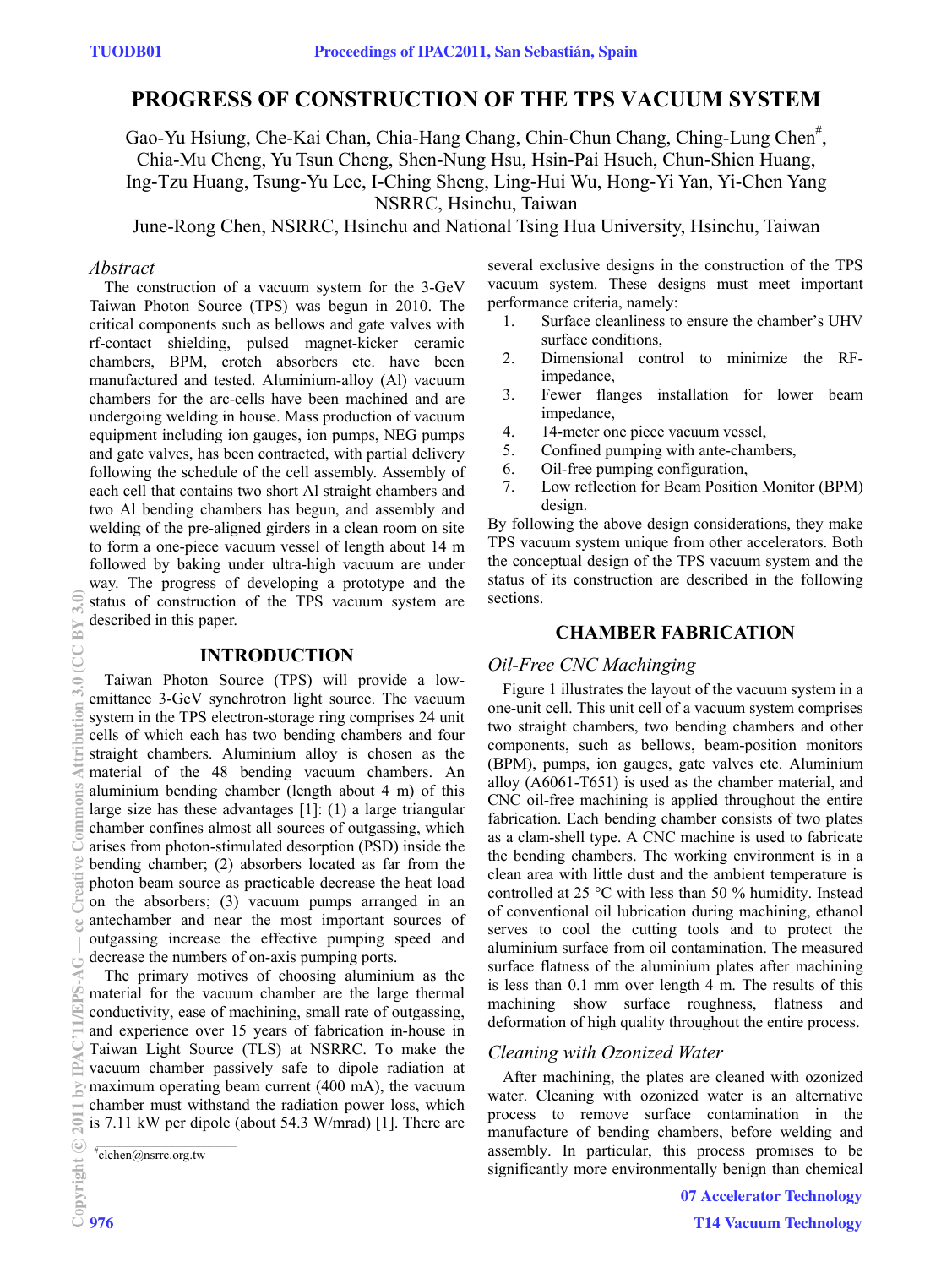etching procedures. Much research has revealed that ozone is effective to remove carbon from the surface [2] [3]. Ozonized water provides an effective solution for cleaning the bending chamber. An experiment of PSD was conducted with varied cleaning treatments. Figure 2 shows the relation of PSD vs. the accumulated beam dosage. The smallest yield of photon desorption,  $\eta_B \sim 2 \times$  $10^{-5}$  molecules/photon at a beam dose of 1Ah, was attained with ethanol-CNC machining and cleaning with ozonized (30 ppm) water.

Both fabrication and cleaning of straight chambers differ from those of bending chambers. All straight chambers are made by aluminium extrusion, which is the preferred method to manufacture continuous shapes of a complicated profile. After the straight chamber is made, a conventional chemical cleaning with strong alkaline etching is applied to remove surface contamination and to produce a fresh oxide layer.



Figure 1: Assembly drawing of a vacuum system in one unit cell, excluding S1 and S2 chambers.

#### *Automatic Welding*

After the bending chambers are cleaned with ozonized water, the chambers are moved to a welding room that is a clean room of class 1000 with the temperature controlled at 25 °C and less than 50% humidity. The welding work is separable into two parts: one is the manual welding of pumping ports, curved sides, end ports and cooling tubes, and the other involves automatic welding. An automatic welding system has been developed to weld both nonparallel straight sides, with six torches ignited simultaneously. This automatic welding system has a XY stage that is built and configured to provide highperformance positioning along multiple welding axes [4]. The system comprises six welding torches to implement simultaneously two longitudinal, nonparallel side welds of an aluminium chamber. This automatic welding system, which has been developed in NSRRC, is an innovation using computer-based software to control the welding movements, and six torches precisely outputting welding energy. The welding parameters, such as the speed, current and rate of feed, are controlled with LabVIEW. Together with the six-torch welding and clamp-free method, this welding system can provide a condition of decreased distortion and minimal residual stresses through the symmetrical welding process.



Figure 2: Photon-stimulated desorption (PSD) results with various surface treatments.

## **VACUUM COMPONENT CONFIGURATION**

The TPS vacuum system comprises 24 unit cells. Figure 1 shows the layout drawings of a typical vacuum system for one cell of the vacuum system. Each cell contains two sector gate valves with RF contact shielding (SGV), six ionization gauges (IG), ten non-evaporable getter (NEG) pumps, eight sputtering ion pumps (IP), and eight turbomolecular pumps (TMP). The vacuum chambers inside the cell contain two short S-ducts of S3, S4, and two B-ducts of B1, B2. The S1 and S2 S-ducts are on both ends of the cell isolated with the two SGV.

A notable point is the impedance of the vacuum system that can influence the electron beam, the so-called broadband impedance. To decrease this impedance, RFcontact structures must be considered for use in those discontinuous cross sections of the beam duct. For all metal gate valves, 48 in total, a RF-comb type contact finger of VAT Series 47 is adopted, shown in figure 3. Another component that might cause impedance is the bellows. The number of bellows is decreased to 48; they are welded directly to the bending chambers. This practice also minimizes the quantity of flanges in the ring and also decreases the impedance. For the design of bellows, contact fingers are pressed with springs to ensure that the contact finger can touch the arbitrarily shaped inner wall. Figure 4 indicates an actual inside view of the bellows used in the storage ring.

The target pressure of TPS to be achieved in the presence of the maximum beam current is about  $1\times10^{-7}$  Pa,  $\circledcirc$ which requires a rate  $q \leq 1.3 \times 10^{-10}$  Pa m/s of thermal outgassing, and a yield  $\eta$  < 1×10<sup>-6</sup> molecules/ photon of PSD [1]. TPS pumps, composed of sputtering-ion pump (200 L/s) and the lumped pumps (GP500 MK5 St707 NEG, 350 L/s) are installed near the crotch absorbers and the beam ducts for an efficient pumping configuration. The NEG is effective to pump the major outgases  $H_2$  and CO, whereas the ion pump is helpful to pump all gases especially  $CH_4$  and noble gases He, Ne, Ar. Figure 5 shows the optimized pressure  $4.9\times10^{-9}$  Pa that has been achieved after baking in the laboratory. The pressure of